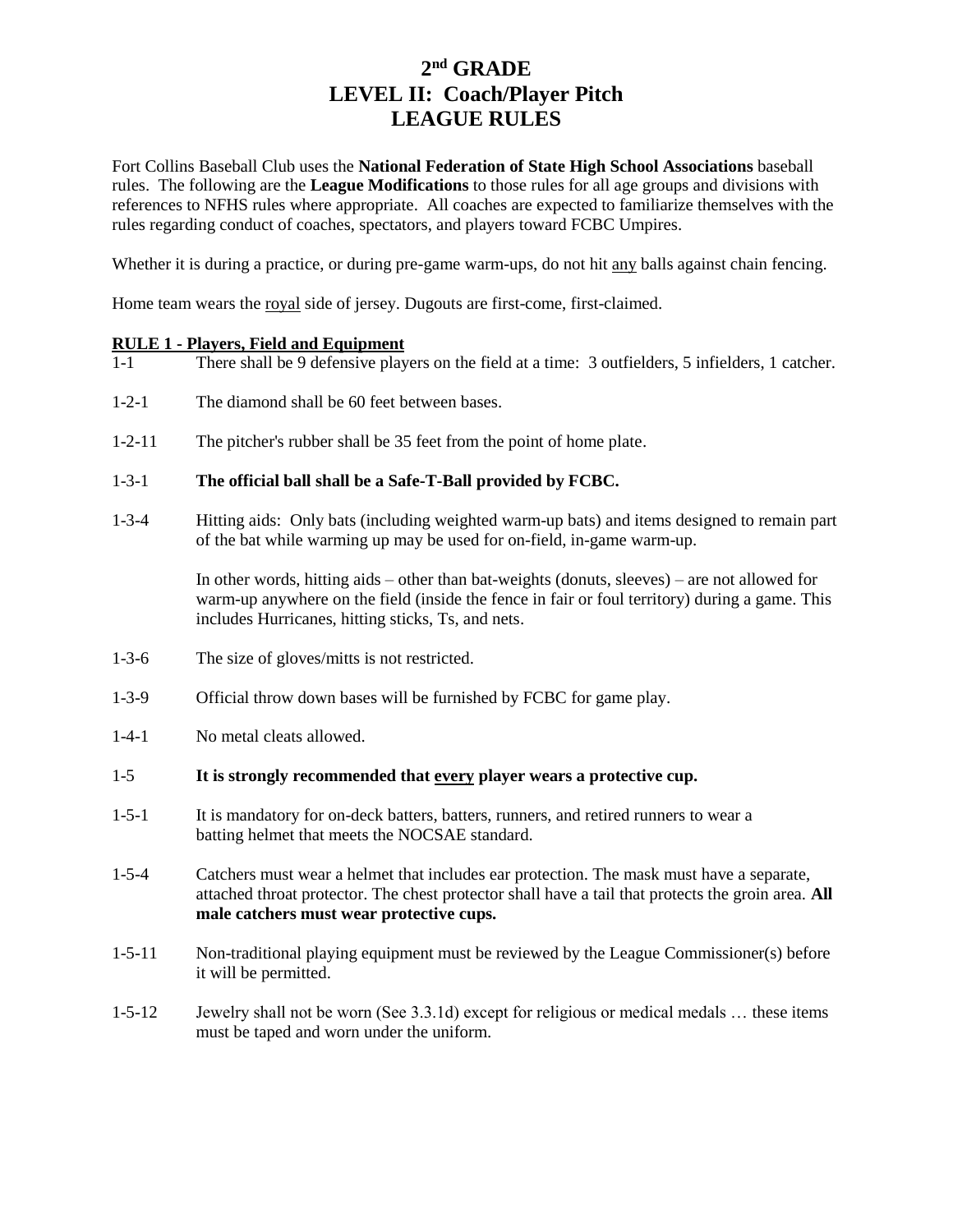### **RULE 2 - Playing Terms and Definitions**

2-8 Bunting is not allowed.

- 2-19 There is no infield fly rule.
- 2-20-2 A half-inning is over when there are 3 outs or when the number of players in attendance of the larger team have batted. **There will be no coach-to-coach agreements made to change this rule.** A coach shall announce the last batter prior to their at-bat. The last batter (and all runners on base) will advance the appropriate number of bases earned by the batted ball (see Rule 5). Do *not* have the runners continue running after the play has completed.
- 2-35-1 The strike zone includes the neck and the knees, the width of the plate *plus* 3 inches to either side of the plate. Batters should be swinging. Please be liberal with this.

### **RULE 3 - Substituting - Coaching - Bench & Field Conduct – Charged Conference**

 $3-1-1$  On defense, free substitution shall be allowed. All players will play – at minimum – every other inning. Coaches are encouraged to give all players one full defensive inning in the infield.

> Base-runners may only be substituted in the case of injury. In such case, the player who made the last out may be inserted for an injured base-runner.

Late Players: In the situation where a player is late arriving for a game, whether this is preannounced to the coach or not, the player shall still be allowed to play. Offensively, the late player is placed at the last spot in the line-up (because we bat the entire roster, a late player may not be used merely as a substitute for another player). Defensively, the player may be freely substituted.

**Benching and Ejection:** If a *Coach* elects to remove a player from the game due to misconduct, an automatic out will be charged in the batting order. If a player is ejected from the game by the *Umpire,* an automatic out will be charged in the batting order for each of the ejected player's subsequent at bats.

- 3-1-2, 3 A pitcher once removed and replaced by another player may not be reinserted as a pitcher in the same game. If a pitcher is relieved by a coach (after 3 BBs/HBPs), that pitcher would be eligible to return to pitch in the next kid-pitch inning of that game as long as he/she has innings available.
- 3-1-4 On offense the batting order shall contain the entire roster of players present.
- 3-1-5 **Injury Removal:** If a player is forced to leave the game due to injury or illness, an automatic out will not be charged in the batting order.

If a player is removed from the game due to injury while the team is on offense, the player who made the last out shall be inserted as a courtesy runner.

With any injury that requires the removal of a player from a game, the player must have written permission from a parent (or legal guardian) to resume play.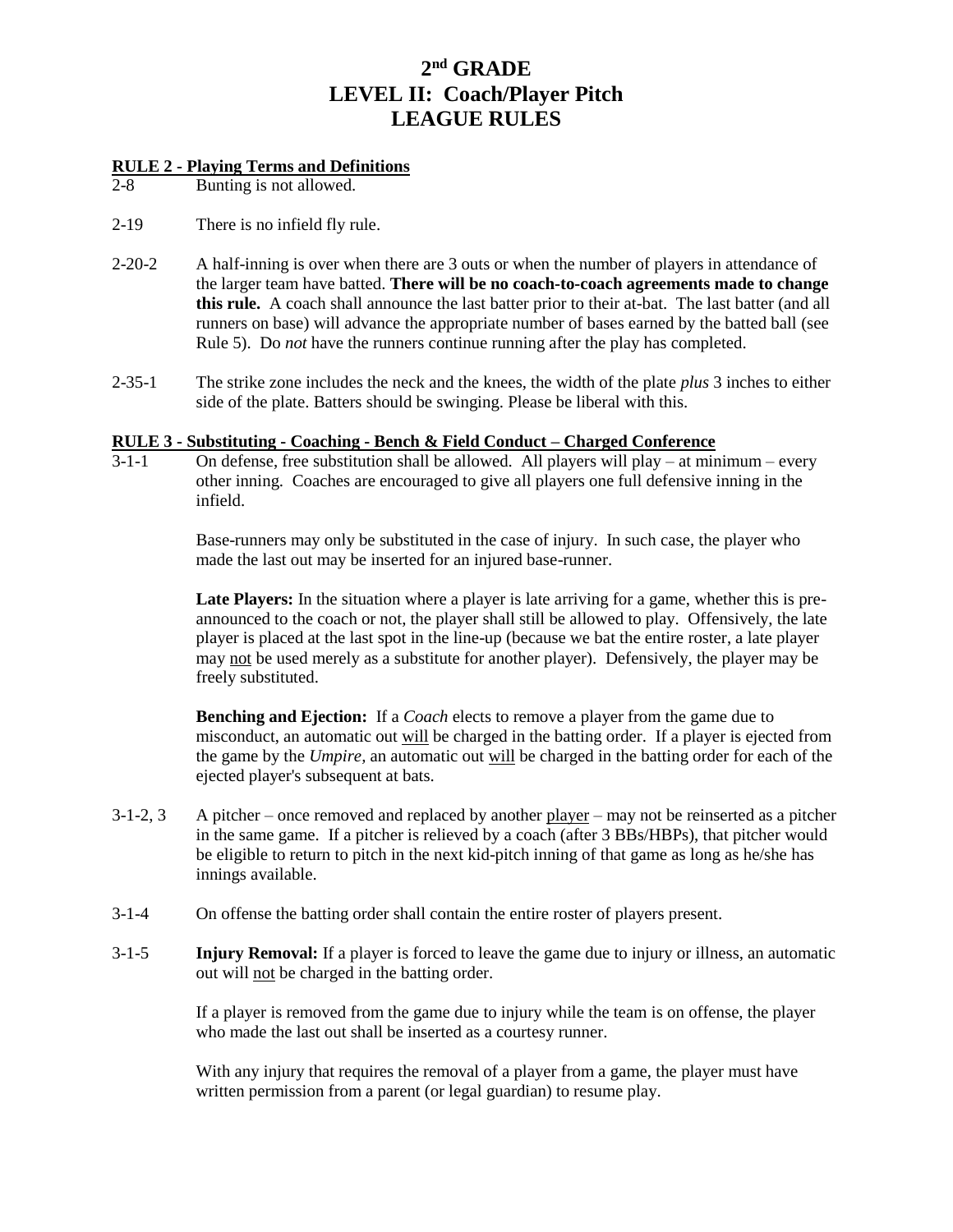- 3-2-1 **Coach Uniform:** Coaches are not required to be in team uniform. However, coaches should wear athletic attire that corresponds to the team's uniform colors. A player base-coach is required to wear a batting helmet. Players and coaches will show respect for the game by wearing league issued or approved baseball hats bill-forward except while playing catcher.
- 3-3-1c A player who carelessly or unintentionally throws their bat or helmet shall receive 1 warning. Further infractions by the same player, or a player who intentionally throws their bat or helmet, shall result in the player being called out and in forfeiture of their next turn at bat (automatic out).

#### 3-3-1g Bench and Field Conduct

- A Coach, player, substitute, attendant or other bench personnel shall not: commit any unsportsmanlike act to include, but not limited to,
	- 6. any member of the coaching staff who was not the head coach (or designee) in 3.2.4 leaves the vicinity of the dugout or coaching box to dispute a judgment call by an umpire.

The rules further state: For the head coach, the duties of controlling the dugout and team behavior includes being both accountable and responsible for the actions of assistant coaches and all other team personnel … the head coach is the only coach responsible for communications with umpires, and it is not the role of the assistant coach to dispute or appeal play situations and rulings. (p.65, Points of Emphasis, paragraph 2)

PENALTY: The umpire shall eject the offender from the game, unless the offense is judged to be of a minor nature. The umpire may warn the offender and then eject him if he/she repeats the offense. **FCBC Reserves the right to suspend any assistant coach who violates this rule.**

3-3-1j A Coach, player, substitute, attendant or other bench personnel shall not: be outside the designated dugout (bench) or bullpen area if not a batter, runner, on-deck batter, in the coach's box or one of the nine players on defense.

> We insert this rule not as a modification, but as a reminder to coaches. When your team is on Offense you are allowed two base-coaches (3-3-1). When your team is on Defense the entire coaching staff should be in the dugout.

**Warm-up protection:** The safety of the pitcher and catcher should be considered when selecting a warm-up location. Every effort should be made to have Pitchers warm-up outside of the field of play. In the event that this is not possible, Pitchers and Catchers who are warming up within the foul area of the ball field must have a Coach or an Adult provide a protective glove between them and the field of play.

3-3-1p Use of tobacco or tobacco-like products within 250 feet of the dugout is prohibited for all players, coaches, and team personnel (scorekeepers, attendants, etc.). Offenders shall be ejected immediately upon discovery, and the league may impose additional sanctions.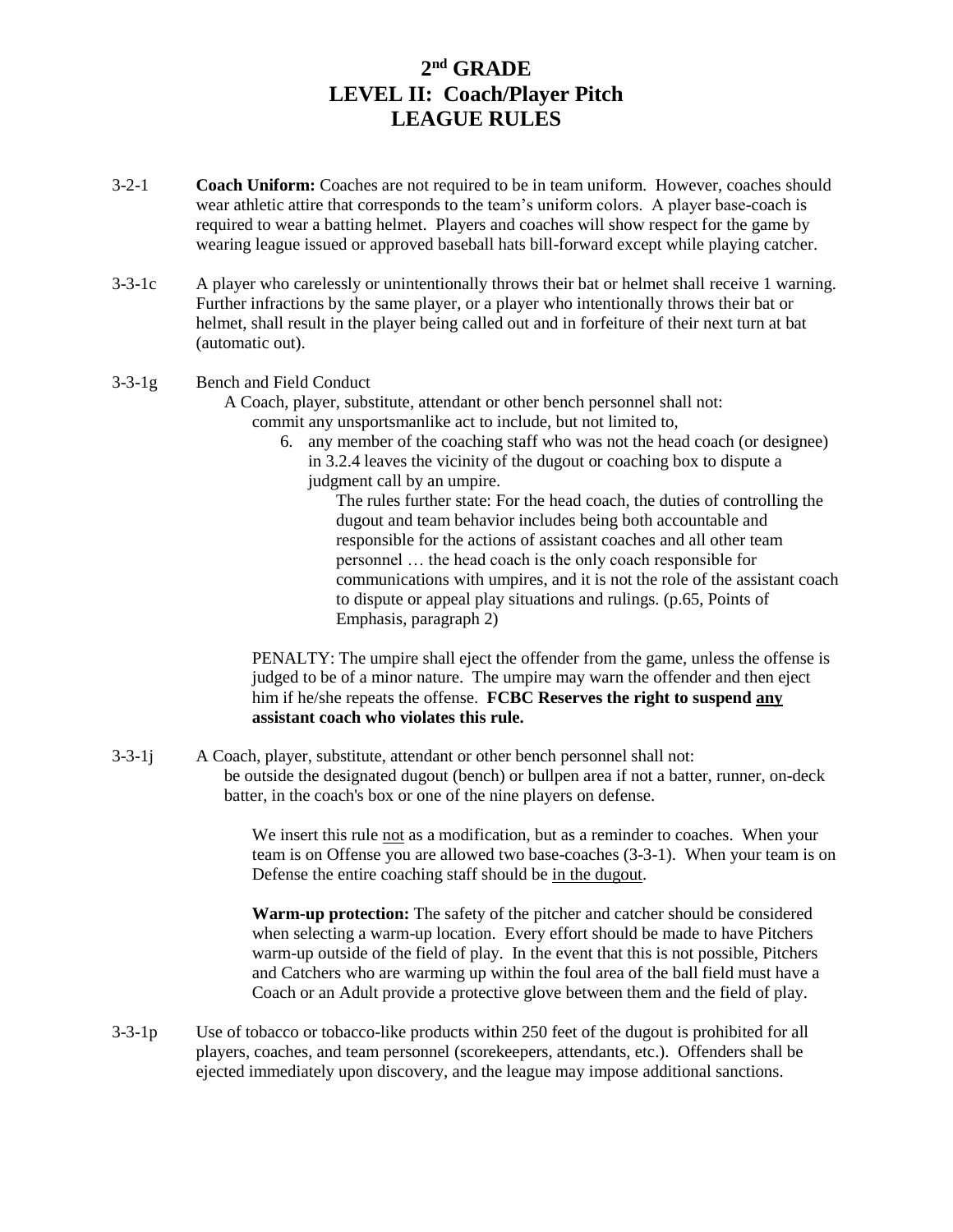#### **RULE 4 - Starting and Ending the Game**

Note: Dugouts are first-come, first-claimed. *Don't let this become a pointless source of dispute.*

- 4-1-1 The Head Coaches of both teams along with the Umpire shall decide if the grounds and conditions are suitable for play at game-time. Every effort will be made to start the game even if it necessitates a brief delay.
- 4-1-3 A team may start or end a game with 8 players, and an automatic out will not be charged for the missing players. If a team has fewer than eight players, that team shall borrow players from the other team to allow the game to be played.

**No On-Field Pre-Game Warm-Up:** *No* on-field pre-game warm-up. Teams are Encouraged to practice ground balls in foul territory and/or fly balls in the outfield. Pitchers may warm-up ("bullpen") pre-game in foul territory or outside of the field.

### 4-2-1 **Ending a Regulation Game**

Games shall start and end on time. A game shall consist of 6 innings or 1 hour 15 minutes. The game clock starts immediately at the conclusion of the umpire/coach pre-game conference. A new inning begins the instant the third out is made in the bottom half of the previous inning. No new inning shall start more than 75 minutes after the scheduled start time.

The game ends when one team is ahead after the completion of regulation innings; or, time has expired (if time expires, and the home team is ahead, the game is over); or, if the game is "Called" (4-2-3).

### 4-2-2 **Mercy Rules and Extra Innings**

There is no Mercy Rule nor are there Extra Inning provisions.

### 4-2-3 **Called Game**

If weather or darkness interferes with play so that the game is called (ended) by the umpire, the game will not be rescheduled.

If the game is called when the teams have not had an equal number of complete turns at bat, the score shall be the same as it was at the end of the last completed inning; except that if the home team in its half of the incomplete inning scores a run (or runs) which equals or exceeds the opponent's score the final score shall be as recorded when the game is called.

**Suspended** Game – There are no Suspended Game provisions. Coaches may reschedule unplayed or called games at their option.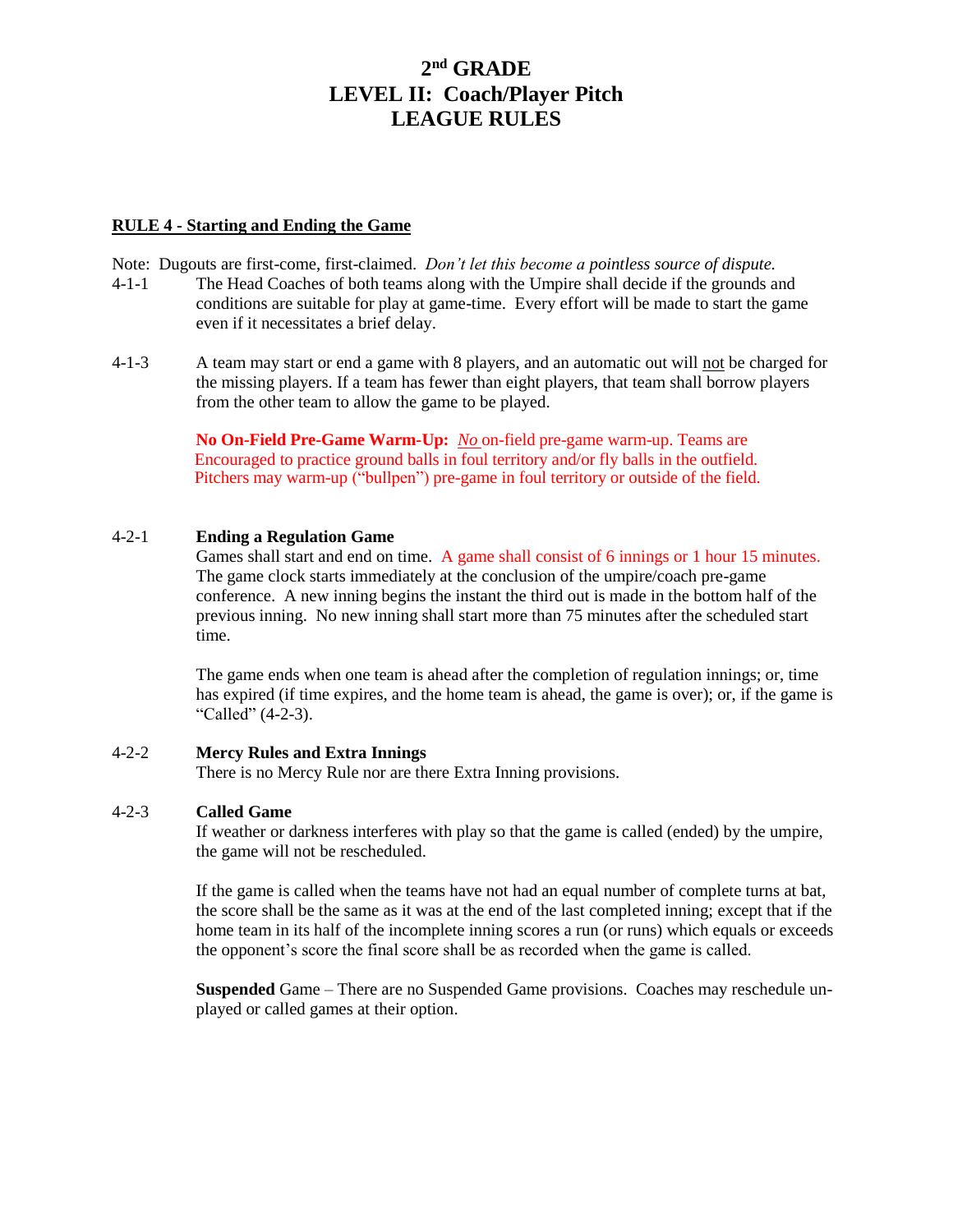### **RULE 6 - Pitching**

- 6-1-6 Pitchers may pitch no more than 3 innings per week. Once another player has replaced a pitcher, the replaced pitcher may not re-enter the game as a pitcher. If a pitcher is relieved by a coach (after 3 BBs/HBPs), that pitcher would be eligible to return to pitch in the next kidpitch inning of that game as long as he/she has innings available.
	- Players shall pitch during ODD numbered innings. An adult pitcher shall pitch during EVEN numbered innings.
	- Adult pitchers will take over during ODD numbered innings after any combination of three (3) walks and hit batters have been given up by a pitcher or any combination of pitchers in the same inning.
	- The adult pitcher shall be considered a defensive player.
	- If a batted or thrown ball hits the adult pitcher, the ball remains live and play continues. If a batted ball lodges in the adult pitcher's clothing or is caught by the adult pitcher, the ball is dead and the count reverts back to what it was before the pitch was thrown.
	- If a batted ball hits the adult pitcher and bounces into foul territory without going past first or third base and without being touched by a defensive player, a dead-ball single is awarded to the batter and base runners will not advance unless in a force situation.
	- The adult pitcher should be either the coach or manager of the team and shall pitch to the players of their own team. If a coach or manager is unable to pitch, any ADULT may assume the pitching duties.
	- The adult pitcher shall pitch to his/her own team when at bat. There are no restrictions as to how many adult pitchers are used in one game, or on how many times the pitcher may be replaced. If a change is made in the middle of an inning, no warm-up pitches shall be permitted.
	- Bases on balls are NOT awarded when an adult pitcher is pitching. If an adult pitcher is not able to throw strikes consistently, a new adult pitcher should be brought in. Bases on balls shall be awarded when the player is pitching.
	- Adult pitchers are prohibited from fielding any batted or thrown ball, except in selfdefense, other than a return throw from a fielder at the end of playing action. If a batted or thrown ball inadvertently strikes the adult pitcher, refer to the rule above dealing with this issue. **If an adult pitcher, in the judgment of the umpire, intentionally fields a batted or thrown ball the batter is OUT and the play ends** (base runners will not advance)**.**
- 6-2-4, 5 Balks will not be called.

### **RULE 8 - Base Running**

- 8-1-1b The dropped third strike rule is NOT in effect. On any dropped third strike, the batter is out and may not advance.
- 8-2-8 Once the pitcher has control of the ball within an 8-foot radius of the pitcher's rubber, runners must remain in contact with their bases until the next pitch crosses home plate. The first time a runner leaves too soon, a warning shall be issued to the runner. The second time, the runner shall be called out. Each runner shall be issued one warning per time on base. Warnings and penalties shall be called immediately, and the ball will be considered dead before the pitch.